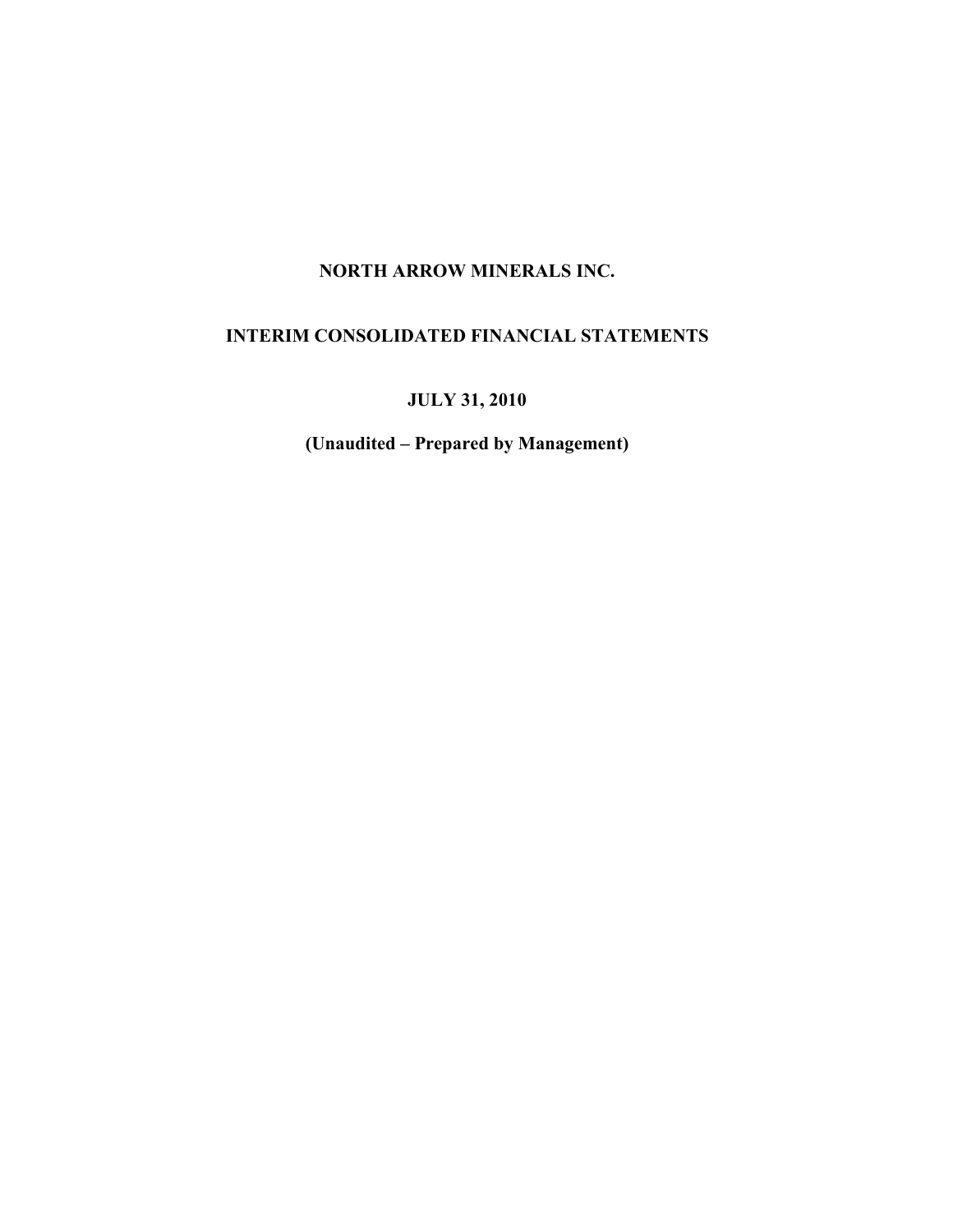Reader's Note: These interim consolidated financial statements for North Arrow Minerals Inc. ("North Arrow"), for the three months ended July 31, 2010 have been prepared by management and have not been subject to review by North Arrow's auditor.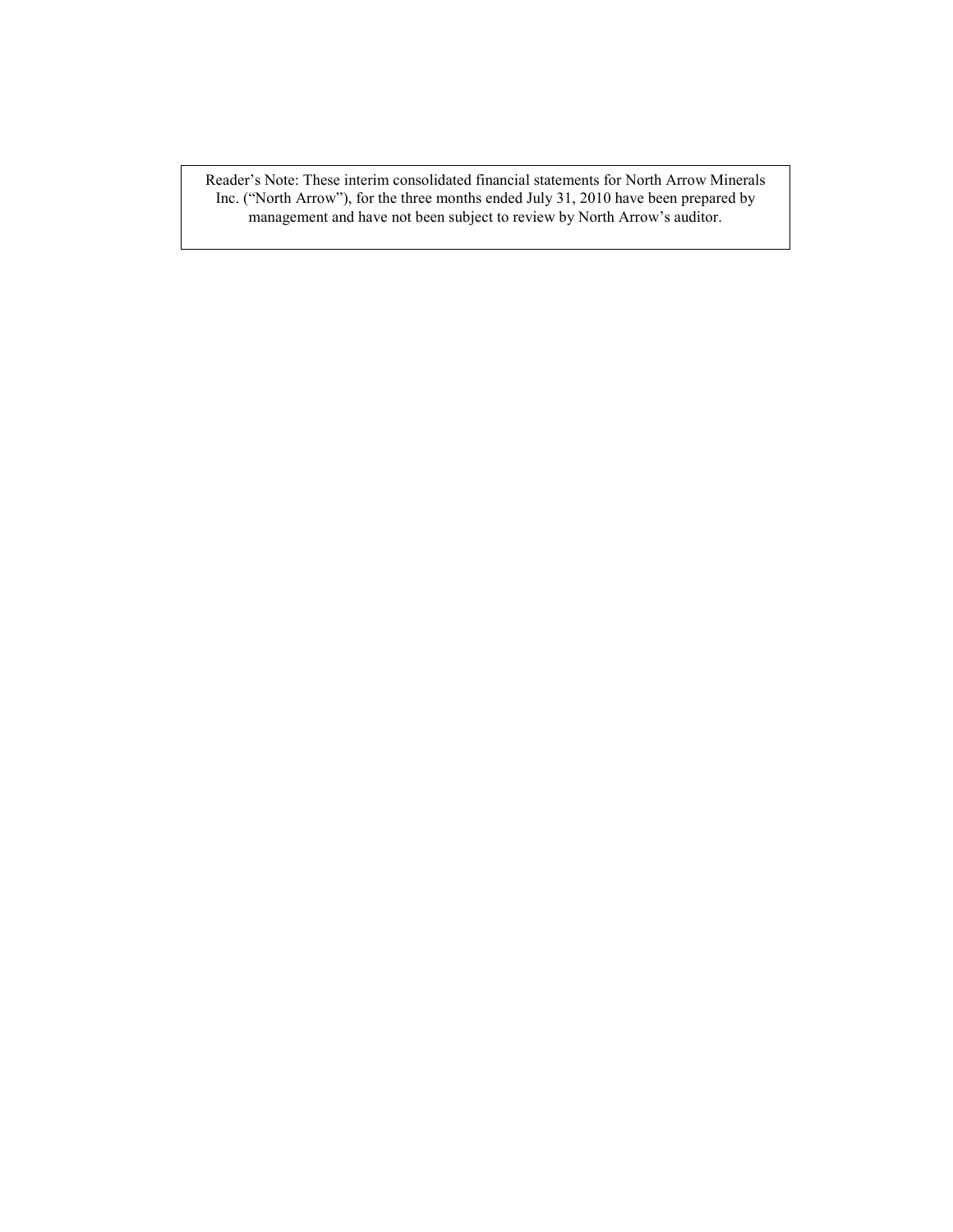INTERIM CONSOLIDATED BALANCE SHEET

|                                                            |              | July 31, 2010        | April 30, 2010       |
|------------------------------------------------------------|--------------|----------------------|----------------------|
|                                                            |              | (Unaudited)          | (Audited)            |
|                                                            |              |                      |                      |
| <b>ASSETS</b>                                              |              |                      |                      |
| <b>Current</b>                                             |              |                      |                      |
| Cash and equivalents                                       | $\mathbb{S}$ | 887,107<br>\$        | 1,126,124            |
| Receivables                                                |              | 367,686              | 2,021                |
| Prepaid expenses                                           |              | 31,844               | 25,014               |
|                                                            |              | 1,286,637            | 1,153,159            |
| Equipment (Note 4)                                         |              | 2,094                | 2,264                |
| <b>Mineral properties</b> (Note 5)                         |              | 2,519,104            | 2,207,651            |
|                                                            | \$           | 3,807,835<br>\$      | 3,363,074            |
| <b>LIABILITIES AND SHAREHOLDERS' EQUITY</b>                |              |                      |                      |
|                                                            |              |                      |                      |
| <b>Current</b><br>Accounts payable and accrued liabilities | \$           | 503,855<br>\$        | 115,227              |
| Due to related parties (Note 7)                            |              | 49,467               | 76,610               |
|                                                            |              | 553,322              | 191,837              |
| Shareholders' equity<br>Capital stock (Note 6)             |              |                      |                      |
| Contributed surplus (Note 6)                               |              | 9,004,501<br>622,434 | 8,755,602<br>607,963 |
| Deficit                                                    |              | (6,372,422)          | (6, 192, 328)        |
|                                                            |              | 3,254,513            | 3,171,237            |
|                                                            |              |                      |                      |

Nature and continuance of operations (Note 1) Subsequent event (Note 12)

# On behalf of the Board:

"D. Grenville Thomas" Director "Kenneth A. Armstrong" Director

The accompanying notes are an integral part of these consolidated financial statements.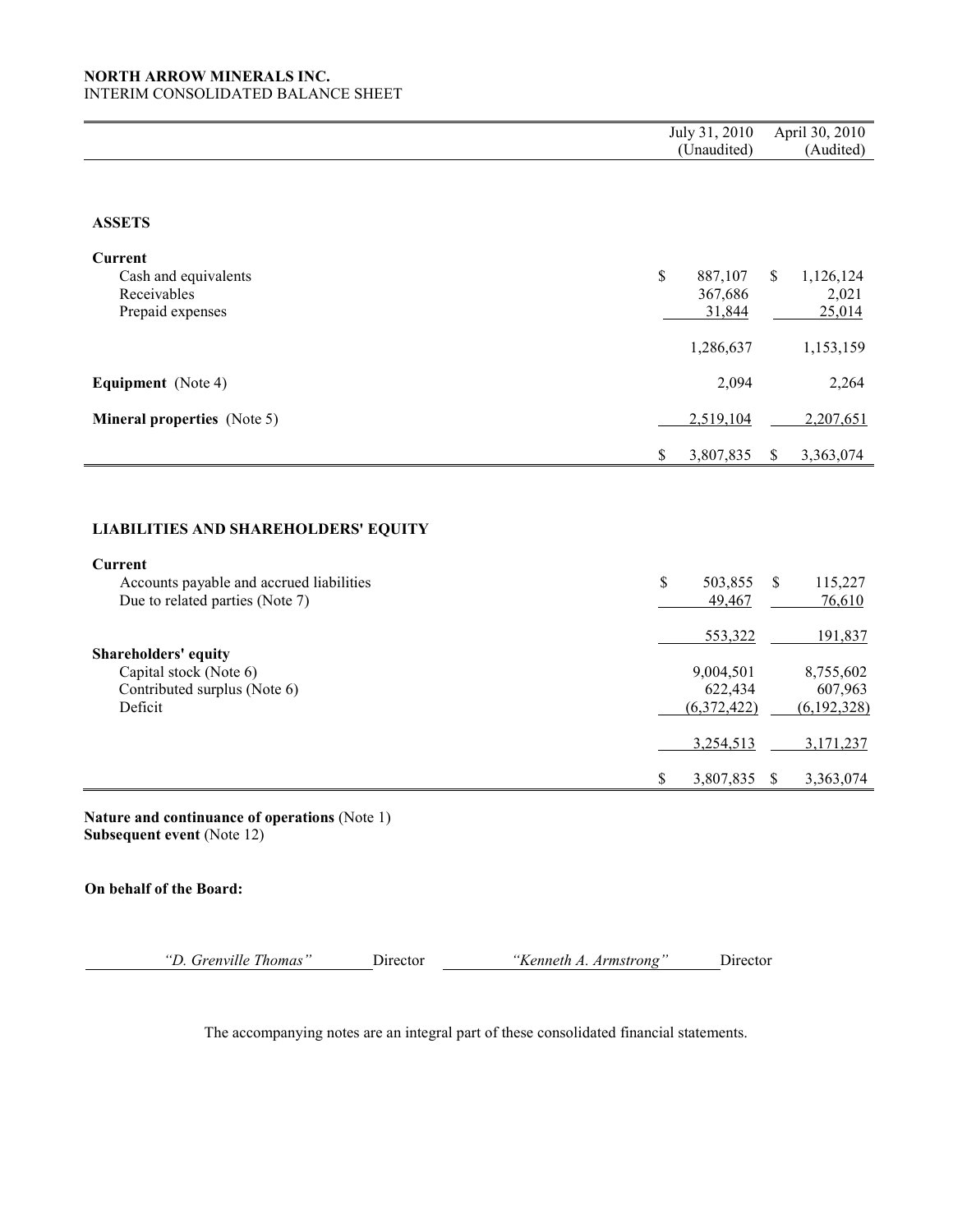# INTERIM CONSOLIDATED STATEMENT OF OPERATIONS AND DEFICIT

(Unaudited – Prepared by Management)

|                                                      | For the Three Months Ended |                  |    |               |
|------------------------------------------------------|----------------------------|------------------|----|---------------|
|                                                      |                            | July 31,         |    | July 31,      |
|                                                      |                            | 2010             |    | 2009          |
| <b>EXPENSES</b>                                      |                            |                  |    |               |
| Advertising, promotion and travel                    | \$                         | 35,597           | \$ | 26,599        |
| Amortization                                         |                            | 170              |    | 243           |
| Office, miscellaneous and rent                       |                            | 22,086           |    | 18,516        |
| Professional fees                                    |                            | 21,243           |    | 25,413        |
| Regulatory and filing fees                           |                            | 4,376            |    | 2,023         |
| Salaries and benefits                                |                            | 49,117           |    | 39,852        |
| Stock-based compensation (Note 6)                    |                            | 40,770           |    | 19,564        |
| Loss before other items                              |                            | (173, 359)       |    | (132, 210)    |
| <b>OTHER ITEMS</b>                                   |                            |                  |    |               |
| Foreign exchange loss                                |                            | (1,969)          |    |               |
| Write-off of mineral properties                      |                            | (5,561)          |    |               |
| Interest income                                      |                            | 795              |    |               |
| Loss for the period                                  |                            | (180,094)        |    | (132,210)     |
| Deficit, beginning of period                         |                            | (6, 192, 328)    |    | (3, 437, 221) |
| Deficit, end of period                               | \$                         | $(6,372,422)$ \$ |    | (3,569,431)   |
| Basic and diluted loss per share                     | \$                         | $(0.00)$ \$      |    | (0.00)        |
| Weighted average number of common shares outstanding |                            | 44,513,920       |    | 29,563,540    |

# INTERIM CONSOLIDATED STATEMENT OF COMPREHENSIVE LOSS

(Unaudited – Prepared by Management)

|                                   |                | For the Three Months Ended |  |  |  |
|-----------------------------------|----------------|----------------------------|--|--|--|
|                                   | July 31, 2010  | July 31 2009               |  |  |  |
| Loss for the period               |                | $(180,094)$ \$ $(132,210)$ |  |  |  |
| Other comprehensive loss          |                | $\overline{\phantom{0}}$   |  |  |  |
| Comprehensive loss for the period | $(180.094)$ \$ | (132,210)                  |  |  |  |

The accompanying notes are an integral part of these consolidated financial statements.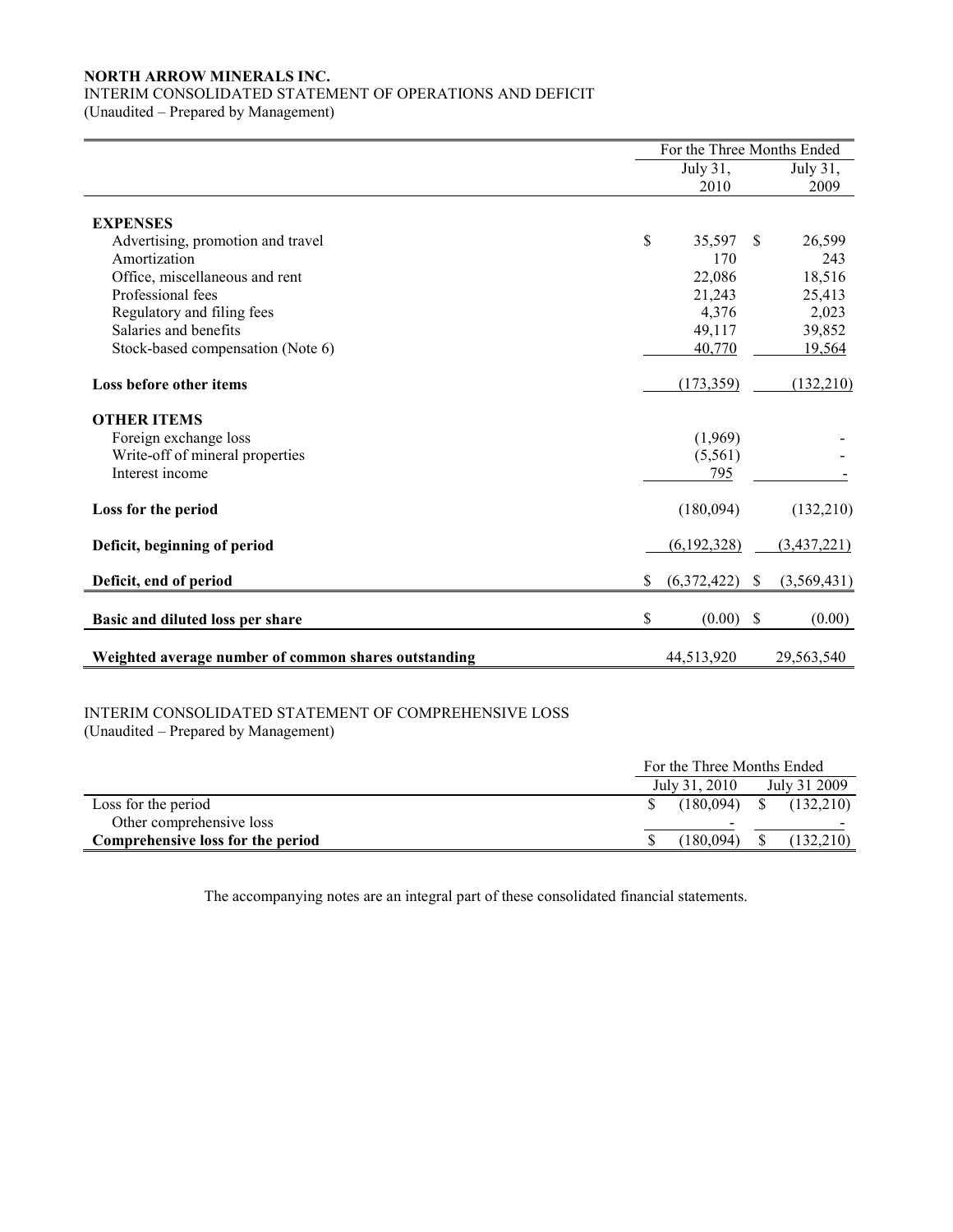# INTERIM CONSOLIDATED STATEMENT OF CASH FLOWS

(Unaudited – Prepared by Management)

|                                                          | For the Three Months Ended |                  |              |                  |  |
|----------------------------------------------------------|----------------------------|------------------|--------------|------------------|--|
|                                                          |                            | July 31,<br>2010 |              | July 31,<br>2009 |  |
| <b>CASH FLOWS FROM OPERATING ACTIVITIES</b>              |                            |                  |              |                  |  |
| Loss for the period                                      | \$                         | (180,094)        | $\mathbb{S}$ | (132,210)        |  |
| Items not involving cash:                                |                            |                  |              |                  |  |
| Amortization                                             |                            | 170              |              | 243              |  |
| Stock-based compensation                                 |                            | 40,770           |              | 19,564           |  |
| Write-off of mineral properties                          |                            | 5,561            |              |                  |  |
| Changes in non-cash working capital items:               |                            |                  |              |                  |  |
| Increase in receivables                                  |                            | (2,078)          |              | (3,483)          |  |
| Increase in prepaid expenses                             |                            | (6, 830)         |              | (20, 559)        |  |
| Decrease in accounts payable and accrued liabilities     |                            | 11,233           |              | 6,284            |  |
| Increase (decrease) in due to related parties            |                            | (23, 411)        |              | 27,802           |  |
| Net cash used in operating activities                    |                            | (154, 679)       |              | (102, 359)       |  |
| <b>CASH FLOWS FROM FINANCING ACTIVITIES</b>              |                            |                  |              |                  |  |
| Proceeds from issuance of capital stock                  |                            |                  |              | 500,000          |  |
| Proceeds from the exercise of warrants                   |                            | 108,150          |              | 358,688          |  |
| Subscription receipts from a private placement (Note 12) |                            | 116,100          |              |                  |  |
| Share issue costs                                        |                            | (1,650)          |              | (8, 849)         |  |
| Net cash provided by financing activities                |                            | 222,600          |              | 849,839          |  |
| <b>CASH FLOWS FROM INVESTING ACTIVITIES</b>              |                            |                  |              |                  |  |
| Expenditures on mineral properties, net                  |                            | (306, 938)       |              | (207, 435)       |  |
| Net cash used in investing activities                    |                            | (306,938)        |              | (207, 435)       |  |
| Change in cash and equivalents during the period         |                            | (239, 017)       |              | 540,045          |  |
| Cash and equivalents, beginning of period                |                            | 1,126,124        |              | 200,486          |  |
| Cash and equivalents, end of period                      | \$                         | 887,107          | \$           | 740,531          |  |
| Cash paid during the period for interest                 | \$                         |                  | \$           |                  |  |
|                                                          |                            |                  |              |                  |  |
| Cash paid during the period for income taxes             | \$                         |                  | \$           |                  |  |

Supplemental disclosure with respect to cash flows (Note 9)

The accompanying notes are an integral part of these consolidated financial statements.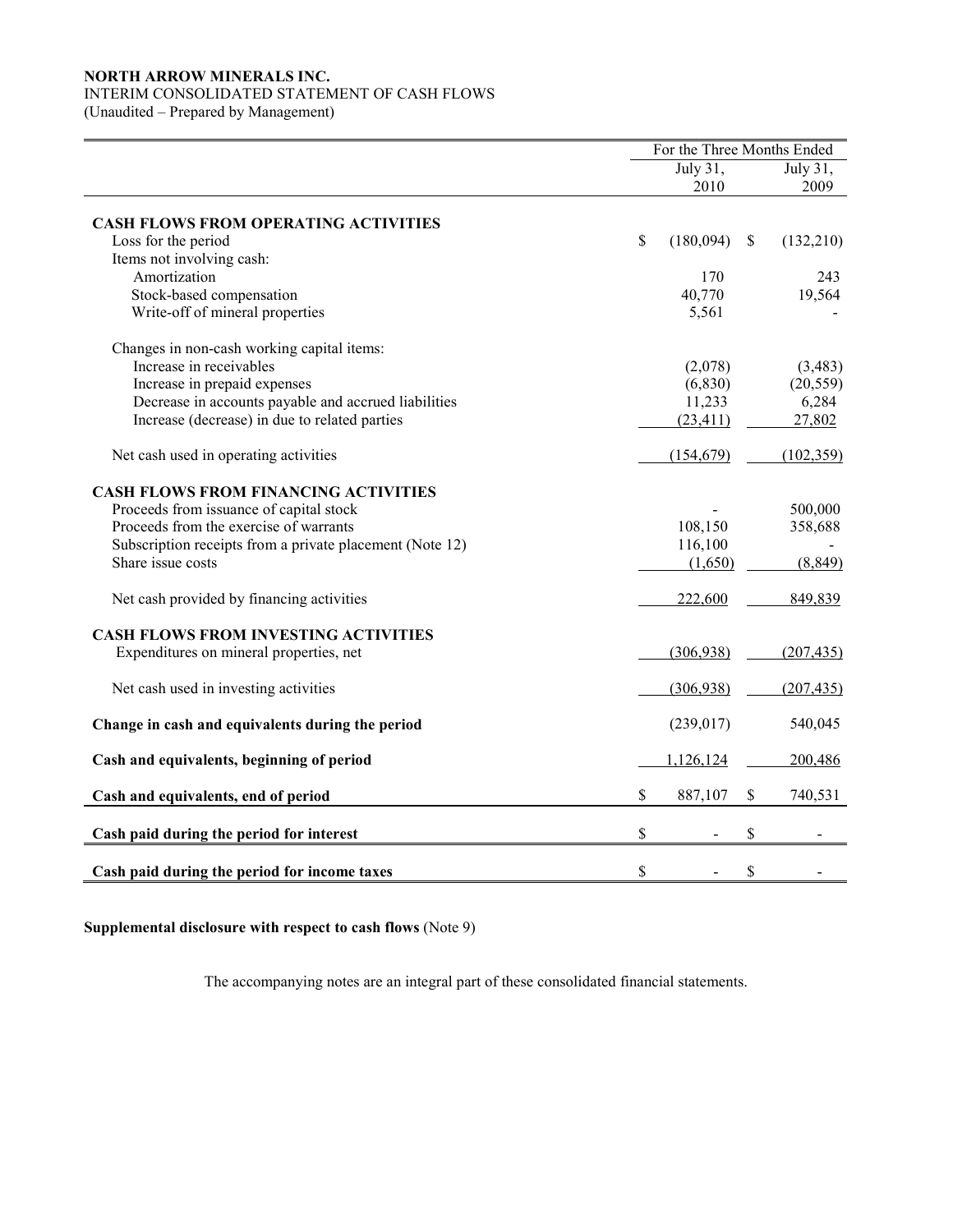# 1. NATURE AND CONTINUANCE OF OPERATIONS

 $\overline{a}$ 

North Arrow Minerals Inc. (the "Company") was incorporated on February 27, 2007 and is in the business of mineral property exploration. To date, the Company has not generated significant revenues from operations and is considered to be in the exploration stage.

The Company is in the process of exploring its mineral properties and has not yet determined whether these properties contain reserves that are economically recoverable. The recoverability of the amounts shown for mineral properties and related deferred costs is dependent upon the existence of economically recoverable reserves, the ability of the Company to obtain the financing necessary to complete the development of its mineral properties and upon future profitable production.

 These consolidated financial statements have been prepared in accordance with Canadian generally accepted accounting principles ("GAAP") with the assumption that the Company will be able to realize its assets and discharge its liabilities in the normal course of business rather than through a process of forced liquidation. The Company has a history of losses and no current source of revenue. Continued operations of the Company are dependent on the Company's ability to complete equity financings or generate profitable operations in the future. The consolidated financial statements do not include any adjustments relating to the recoverability and classification of recorded asset amounts and classification of liabilities that might be necessary should the Company be unable to continue in existence.

|                 | July 31, 2010 | April 30, 2010                    |
|-----------------|---------------|-----------------------------------|
| Deficit         |               | \$ $(6,372,422)$ \$ $(6,192,328)$ |
| Working capital | 733.315 S     | 961.322                           |

## 2. SIGNIFICANT ACCOUNTING POLICIES

These unaudited interim financial statements have been prepared by the Company in accordance with Canadian generally accepted accounting principles for interim financial information using the same accounting policies and methods of application as the audited financial statements of the Company for the year ended April 30, 2010. These unaudited interim financial statements do not include all of the information and note disclosures required by generally accepted accounting principles for annual financial statements of the Company and should therefore be read in conjunction with the audited financial statements of the Company as at April 30, 2010. The accounting policies followed by the Company in preparing these interim consolidated financial statements are consistent with the accounting policies used by the Company, as set out in the consolidated audited financial statements for the year ended April 30, 2010.

In the opinion of management, all adjustments considered necessary for fair presentation have been included in these financial statements.

### Recent Accounting Pronouncements

### Business combinations

In January 2009, the CICA issued the new handbook Section 1582 - Business Combinations ("Section 1582"), 1601 – Consolidated Financial Statements ("Section 1601") and  $1602 - Non-controlling Interests$  ("Section 1602") which replaces CICA Handbook Section 1581 – Business Combinations and 1600 – Consolidated Financial Statements. Section 1582 establishes standards for the accounting for business combinations that is equivalent to the business combination accounting standard under International Financial Reporting Standards ("IFRS"). Section 1582 is applicable for the Company's business combinations with acquisition dates on or after February 1, 2011. Early adoption of this Section is permitted. Section 1601 together with Section 1602 establishes standards for the preparation of consolidated financial statements. Section 1601 is applicable for the Company's interim and annual consolidated financial statements for its fiscal year beginning February 1, 2011. Early adoption of this Section is permitted. If the Company chooses to early adopt any one of these Sections, the other two sections must also be adopted at the same time.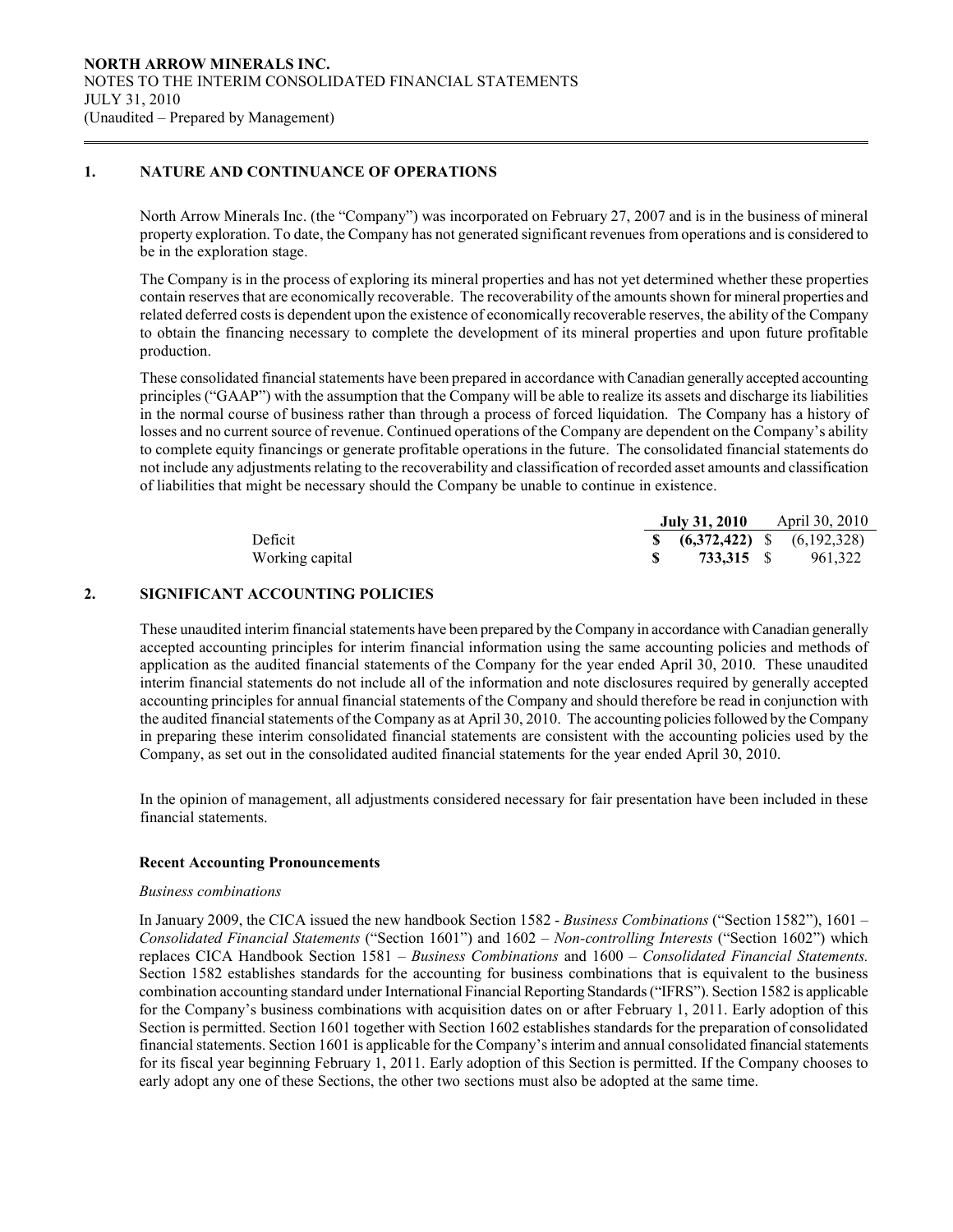# 2. SIGNIFICANT ACCOUNTING POLICIES (CONT'D…)

## Recent Accounting Pronouncements (cont'd…)

### International financial reporting standards

The Canadian Accounting Standards Board has confirmed that IFRS will replace Canadian standards and interpretations on January 1, 2011. The process of changing from current Canadian GAAP to IFRS will be a significant undertaking that may materially affect reported financial position and results of operations, and also affect certain business functions. The Company will be required to prepare fully IFRS compliant financial statements for the year ended April 30, 2012, with the first interim financial statements prepared under IFRS for the three-month period ended July 31, 2011.

The Company's conversion plan consists of four phases: scoping and planning, detailed assessment, implementation and post implementation. The Company has completed the scoping and planning stage and is now in the detailed assessment stage. The Company has not commenced the implementation and the post implementation stages. While the Company has begun the detailed assessment process, the financial reporting impact of the transition to IFRS cannot be reasonably estimated at this time. IFRS education and reports to the Audit Committee commenced in calendar 2009 and continues to be ongoing.

# 3. FINANCIAL INSTRUMENTS

 $\overline{a}$ 

The Company's financial instruments consist of cash and equivalents, receivables, accounts payable and accrued liabilities and amounts due to related parties. The carrying value of receivables, accounts payable and accrued liabilities and amounts due to related parties approximates their fair values due to their immediate or short-term maturity. Cash and equivalents are measured at fair value using a level 1 fair value measurement.

 The Company is exposed to a variety of financial risks by virtue of its activities, including credit risk, interest rate risk, liquidity risk, equity risk and foreign currency risk. The Company's objective with respect to risk management is to minimize potential adverse effects on the Company's financial performance. The Board of Directors provides direction and guidance to management with respect to risk management. Management is responsible for establishing controls and procedures to ensure that financial risks are mitigated to acceptable levels.

# Foreign Currency Risk

 The Company has exposure to foreign currency risk through its mineral properties in the United States however; the majority of its assets (88%) and liabilities (99%) are denominated in Canadian dollars. The Company's exploration activities and ongoing land tenure expense in the United States make it subject to foreign currency fluctuations, which may affect the Company's financial position, and cash flows. The Company is affected by changes in exchange rates between the Canadian Dollar and the US dollar. The Company does not presently invest in foreign currency contracts to mitigate this risk. It is management's opinion that the Company is not exposed to significant foreign currency risk arising from these financial instruments.

# Credit risk

Credit risk is the risk of financial loss to the Company if a counter-party to a financial instrument fails to meet its contractual obligations. The Company's cash is held in high quality financial institutions. The Company manages credit risk by investing its excess cash in short-term investments with investment grade ratings, issued by a Canadian chartered bank. The Company's receivables consist primarily of sales tax receivables due from the federal government. The maximum exposure to credit risk at the reporting date is the carrying value of the Company's receivables and cash and equivalents.

# Interest rate risk

Interest rate risk is the risk that the fair value or future cash flows of a financial instrument will fluctuate because of changes in market interest rates. Financial assets and liabilities with variable interest rates expose the Company to interest rate risk with respect to its cash flow. It is management's opinion that the Company is not exposed to significant interest rate risk arising from these financial instruments.

# Equity market risk

The Company is exposed to equity price risk arising from its dependence on equity financings for working capital.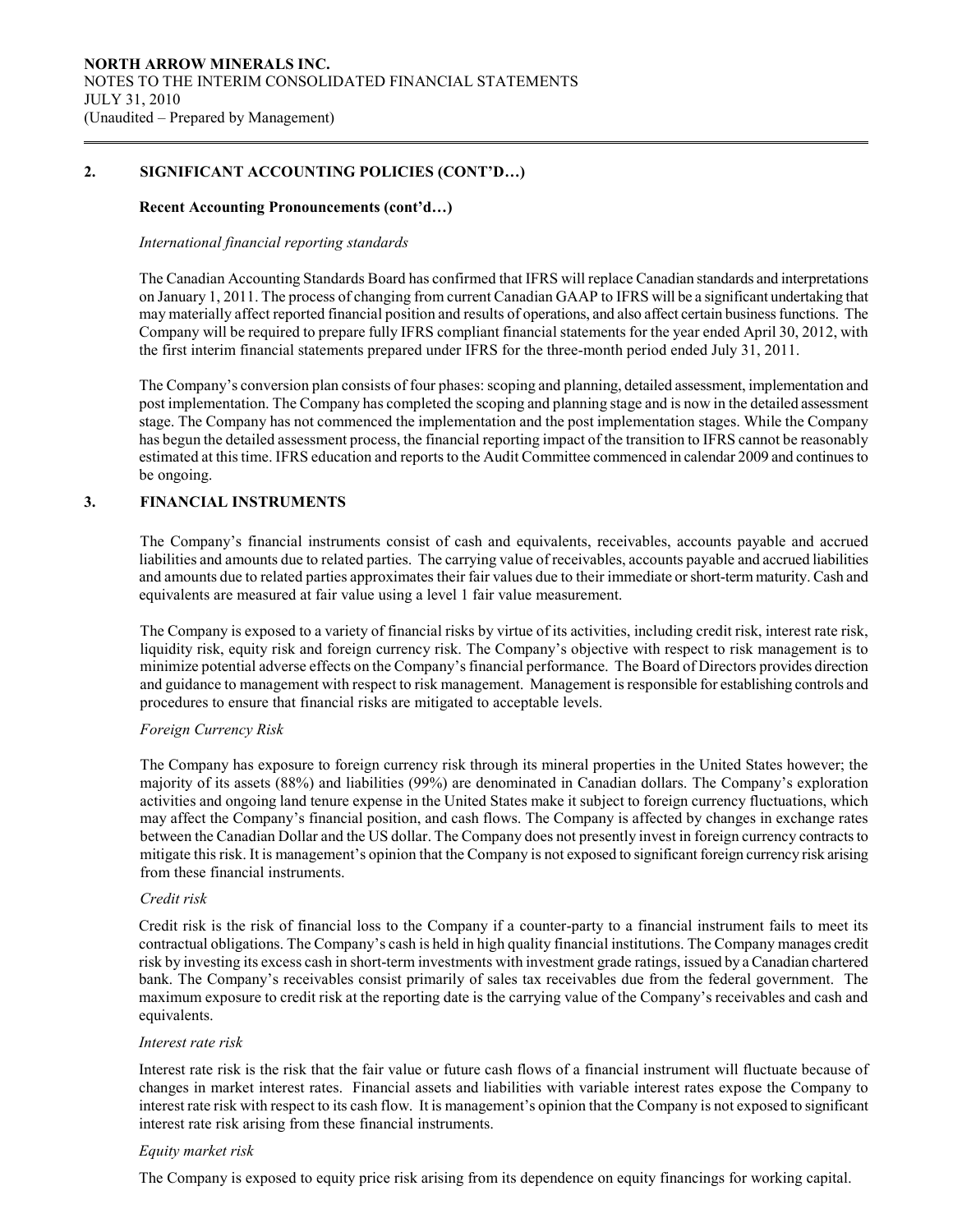# 3. FINANCIAL INSTRUMENTS (CONT'D…)

## Liquidity risk

 $\overline{a}$ 

Liquidity risk is the risk that the Company will not be able to meet its obligations as they become due. The Company's ability to continue as a going concern is dependent on management's ability to raise the funds required through future equity financings, asset sales or exploration option agreements, or a combination thereof. The Company has no regular cash flow from its operating activities. The Company manages its liquidity risk by forecasting cash flow requirements for its planned exploration and corporate activities and anticipating investing and financing activities. Management and the Board of Directors are actively involved in the review, planning and approval of annual budgets and significant expenditures and commitments. Failure to realize additional funding, as required, could result in the delay or indefinite postponement of further exploration and development of the Company's properties.

# 4. EQUIPMENT

|                       | As at July 31, 2010 |       |                             |      | As at April 30, 2010     |             |                             |       |                   |
|-----------------------|---------------------|-------|-----------------------------|------|--------------------------|-------------|-----------------------------|-------|-------------------|
|                       |                     | Cost  | Accumulated<br>Amortization |      | <b>Net Book</b><br>Value | Cost        | Accumulated<br>Amortization |       | Net Book<br>Value |
| Computer<br>equipment |                     | 6.474 | 4,380                       |      | 2,094                    | 6,474       |                             | 4,210 | 2,264             |
|                       | \$                  | 6.474 | 4,380                       | - \$ | 2,094                    | \$<br>6.474 |                             | 4.210 | 2,264             |

# 5. MINERAL PROPERTIES

|                                                 | April 30, 2010  | Expended<br>During<br>The Period | Write-off of<br>Costs and<br>Recoveries | <b>July 31, 2010</b> |
|-------------------------------------------------|-----------------|----------------------------------|-----------------------------------------|----------------------|
| Gold and Base Metal Properties, NWT and Nunavut |                 |                                  |                                         |                      |
| <b>Exploration costs</b>                        | \$<br>31,523    | \$<br>577                        | \$<br>(577)                             | \$<br>31,523         |
| Acquisition costs                               | 352,982         | 22,466                           | (267)                                   | 375,181              |
| Geological and assays                           | 1,449           |                                  |                                         | 1,449                |
| Office and salaries                             | 20,948          | 5,483                            | (4, 717)                                | 21,714               |
|                                                 | 406,902         | 28,526                           | (5, 561)                                | 429,867              |
| Lithium Properties, NWT and Nunavut             |                 |                                  |                                         |                      |
| <b>Exploration costs</b>                        | 702,769         |                                  |                                         | 702,769              |
| Acquisition costs                               | 71,888          |                                  |                                         | 71,888               |
| Geological and assays                           | 18,909          | 104                              |                                         | 19,013               |
| Office and salaries                             | 62,402          | 866                              |                                         | 63,268               |
|                                                 | 855,968         | 970                              |                                         | 856,938              |
| Lithium Properties, USA                         |                 |                                  |                                         |                      |
| <b>Exploration costs</b>                        | 336,900         | 138,926                          |                                         | 475,826              |
| Acquisition costs                               | 212,505         | 12,764                           |                                         | 225,269              |
| Geological and assays                           | 13,015          | 12,508                           |                                         | 25,523               |
| Office and salaries                             | 94,223          | 22,811                           |                                         | 117,034              |
|                                                 | 656,643         | 187,009                          |                                         | 843,652              |
| Diamond Properties, NWT and Nunavut             |                 |                                  |                                         |                      |
| <b>Exploration</b> costs                        | 39,238          | 17,692                           |                                         | 56,930               |
| Acquisition costs                               | 14,326          | 68,074                           |                                         | 82,400               |
| Geological and assays                           | 146,928         |                                  |                                         | 146,928              |
| Office and salaries                             | 87,646          | 14,743                           |                                         | 102,389              |
|                                                 | 288,138         | 100,509                          |                                         | 388,647              |
| <b>TOTAL</b>                                    | \$<br>2,207,651 | \$<br>317,014                    | \$<br>(5, 561)                          | \$<br>2,519,104      |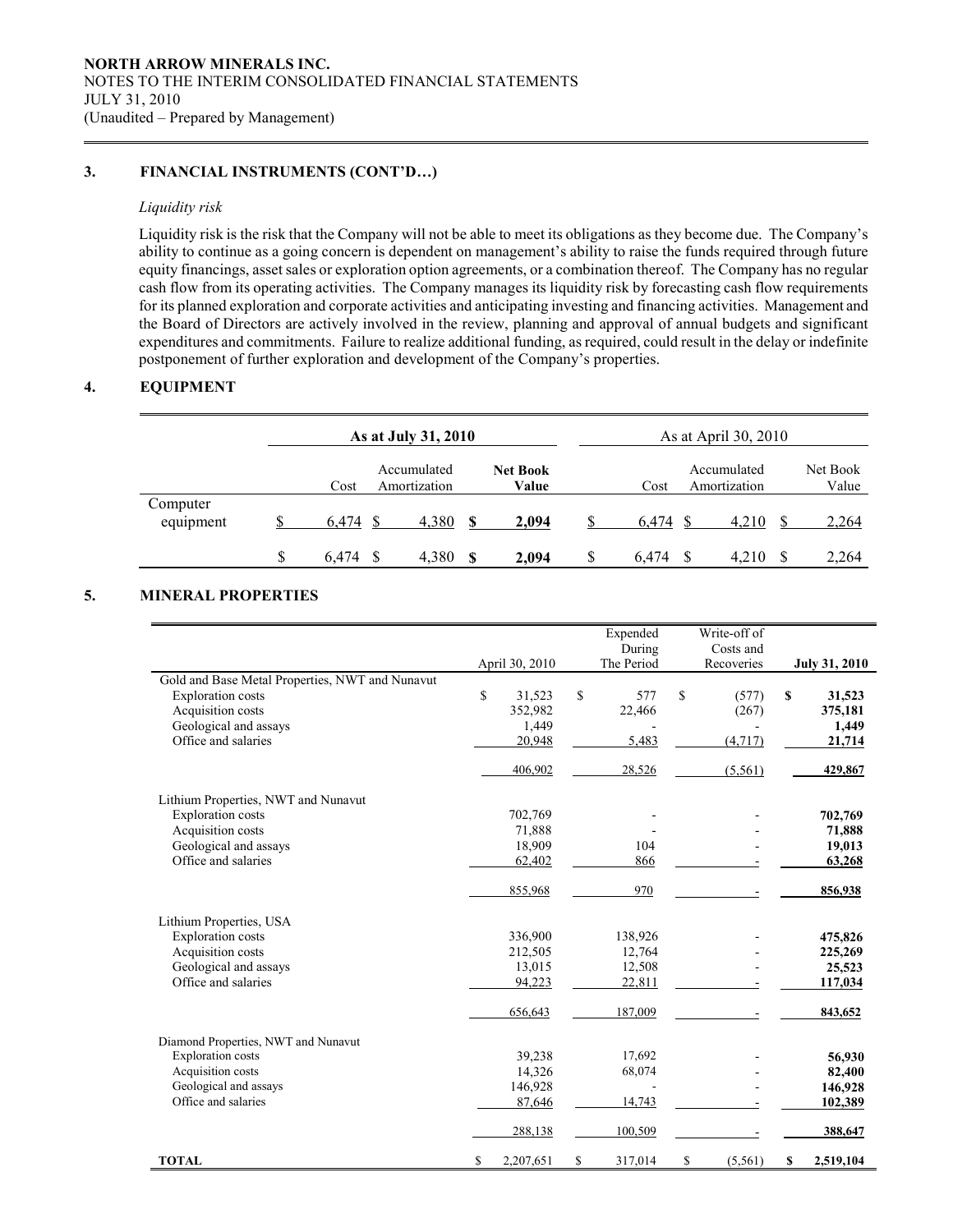# 5. MINERAL PROPERTIES (CONT'D…)

 $\overline{a}$ 

Title to mineral properties involves certain inherent risks due to the difficulties of determining the validity of certain claims as well as the potential for problems arising from the frequently ambiguous conveyancing history characteristic of many mineral properties. The Company has investigated title to all of its mineral properties and, to the best of its knowledge, title to all of its properties is in good standing.

### Gold and Base Metal Properties, Northwest Territories and Nunavut

In addition to the properties described below, the Company maintains interests in various other gold and base metal properties in the Northwest Territories and Nunavut.

### Canoe Lake Property, Nunavut

 The Company maintains, or maintains the right to earn, a 100% interest in certain mineral claims and mining leases known as the "Canoe Lake Property" in the High Lake Greenstone Belt, Nunavut. In order to earn a 100% interest in two mining leases, the Company must complete a \$490,000 cash payment to Canadian Natural Resources Ltd. ("CNR") before December 31, 2010. The agreement with CNR also provides for a 2.5% gross overriding royalty ("GOR") on diamond production and a 2.5% net smelter return royalty ("NSR") on metallic mineral production from the leases. The Company retains the option to purchase half of these royalties from CNR for \$1,500,000.

 Separate from the agreement with CNR, the Company maintains a 100% interest in a number of contiguous mineral claims. The 'BK claims' are subject to a 1% NSR on non-diamond mineral production and a 1% GOR on diamond production to a third party royalty holder (the 'BK royalty holder'). The 'Canoe claims' are subject to a 1% NSR on non-diamond mineral production and a 1% GOR on diamond production to a different third party royalty holder (the 'Canoe royalty holder'), as well as various royalties, payable to the BK royalty holder, ranging from 0.5% to 1.0%. The Company may purchase 100% of the royalties payable to the Canoe royalty holder for \$1,000,000.

The property is currently under option to Minerals and Metals Group ("MMG"), a subsidiary of the China Minmetals Non-Ferrous Metals Company Limited. Under the terms of the original and several revised agreements, MMG may earn up to a 70% interest in the Canoe Lake Project by making a cash payment to the Company of \$55,600 (received) and spending \$3,000,000 on project exploration by December 1, 2010.

### Hay Duck Property, NWT

On May 29, 2008, the Company and Strongbow Exploration Inc. ("Strongbow") entered into an option agreement whereby the Company may earn a 100% interest in the Hay Duck property by reimbursing certain expenditures incurred to-date by Strongbow and assuming the annual option payments due under the original, underlying option agreement. The third party agreement, dated May 2007 and amended in January 2010, required three future annual cash option payments totalling \$450,000. These future option payments will be payable by the Company annually, following receipt of a land use permit which allows the Company to drill at the Hay Duck property. As partial compensation for amending the agreement, the Company issued 50,000 common shares to the property vendor in February 2010. At the date of issuance, the common shares had a fair value of \$9,750, which has been applied against the payment due January 1, 2010. The remainder of the January 2010 payment will be paid by the Company upon receipt of a land use permit for the Hay Duck property. The third party option holder will retain a 2.5% NSR of which 1% can be purchased at anytime for \$500,000. An additional 1% of the royalty can be purchased at any time for \$2,000,000. Upon the Company incurring \$5,000,000 in exploration on the property, Strongbow may elect to back-in to 40% of the Company's interest in the property by funding the next \$5,000,000 in exploration expenditures. In certain circumstances, Strongbow has the option to elect to acquire a 1% NSR in place of exercising the back-in right. The Company may purchase one-half (0.5%) of the NSR at any time for \$500,000.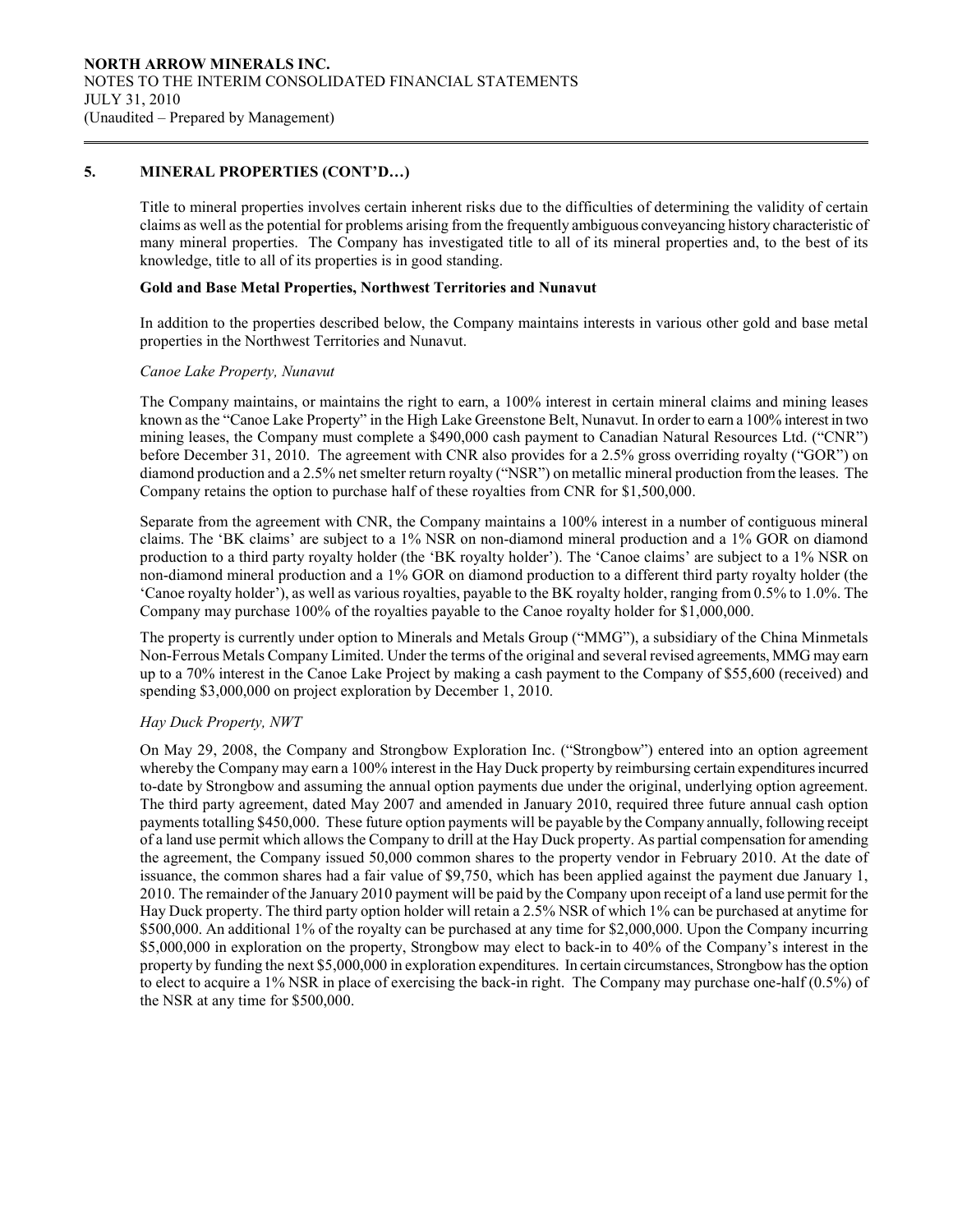# 5. MINERAL PROPERTIES (CONT'D…)

#### Gold and Base Metal Properties, Northwest Territories and Nunavut (cont'd…)

#### Yukon Gold Property

 $\overline{a}$ 

On July 30, 2010, the Company and Cathro Resources Corp. (50%) and Cazador Resources Ltd. (50%), both private companies and collectively, the "Vendors", entered into an agreement whereby the Company may earn a 100% interest in certain mineral claims situated in north-central Yukon Territory. Under the terms of the agreement, the Company can earn a 100% interest in the property by funding a minimum \$35,000 initial exploration program and by making cumulative payments totaling \$150,000 and by issuing cumulative share payments totaling 750,000 shares over a period of four years. Upon completion of the option, the Vendors will retain a 2.0% net smelter return royalty of which 1% can be purchased at any time for \$1,000,000. Advance royalty payments of \$25,000 per year will be payable upon exercise of the option until such time as the regular royalty payments begin or the property is returned in good standing. Advance royalty payments can be credited against future royalty payments.

### Other Properties

Mineral property write-offs of \$5,561 during the three months ended July 31, 2010 (July 31, 2009 - \$Nil) relate to various other properties in NWT and Nunavut, where no exploration programs of significance are planned for the foreseeable future.

#### Lithium Properties, Northwest Territories and Nunavut

#### Phoenix Lithium Project, NWT

At various times between June 2008 and July 2009, the Company acquired, by staking, eleven claims in the Aylmer Lake area of the Northwest Territories. The claims form one contiguous block and the Company maintains a 100% interest in all the acquired claims.

The Company, along with the Attorney General of Canada, have been named as respondents in an application to the Federal Court of Canada filed by certain First Nations. The First Nations seek, among other things, the cancellation of a land use permit. The hearing took place in June 2010 and judgement is pending.

### Torp Lake Project, Nunavut

In March 2009, the Company acquired, by staking, two claims in the Torp Lake area of Nunavut.

### Lithium Properties, USA

#### Lithium Projects, North Carolina, USA

Between July and September 2009, the Company entered into seven option agreements with landowners in North Carolina. Under the terms of these option agreements, the Company must make cash payments upon execution (US \$84,706 paid) and various annual option payments ranging from US \$9,024 to US \$84,706 (US \$84,706 paid in 2010) between 2010 and 2018.

# Lithium Projects, Generative

In July 2009, the Company and Strongbow entered into a generative exploration agreement, which establishes an area of interest ("AOI") for the acquisition of lithium exploration properties, mineral rights or other interests (collectively, the "Rights"). Upon notice from Strongbow, the Company may exercise a back-in right to acquire an undivided 40% interest in the AOI and any Rights acquired by Strongbow within the AOI, after Strongbow incurs \$2 million in acquisition and exploration expenditures. If the Company elects to exercise the back-in right, it must spend \$2 million within thirty-six months from the date of notice, including minimum expenditures of \$500,000 within each twelve-month period.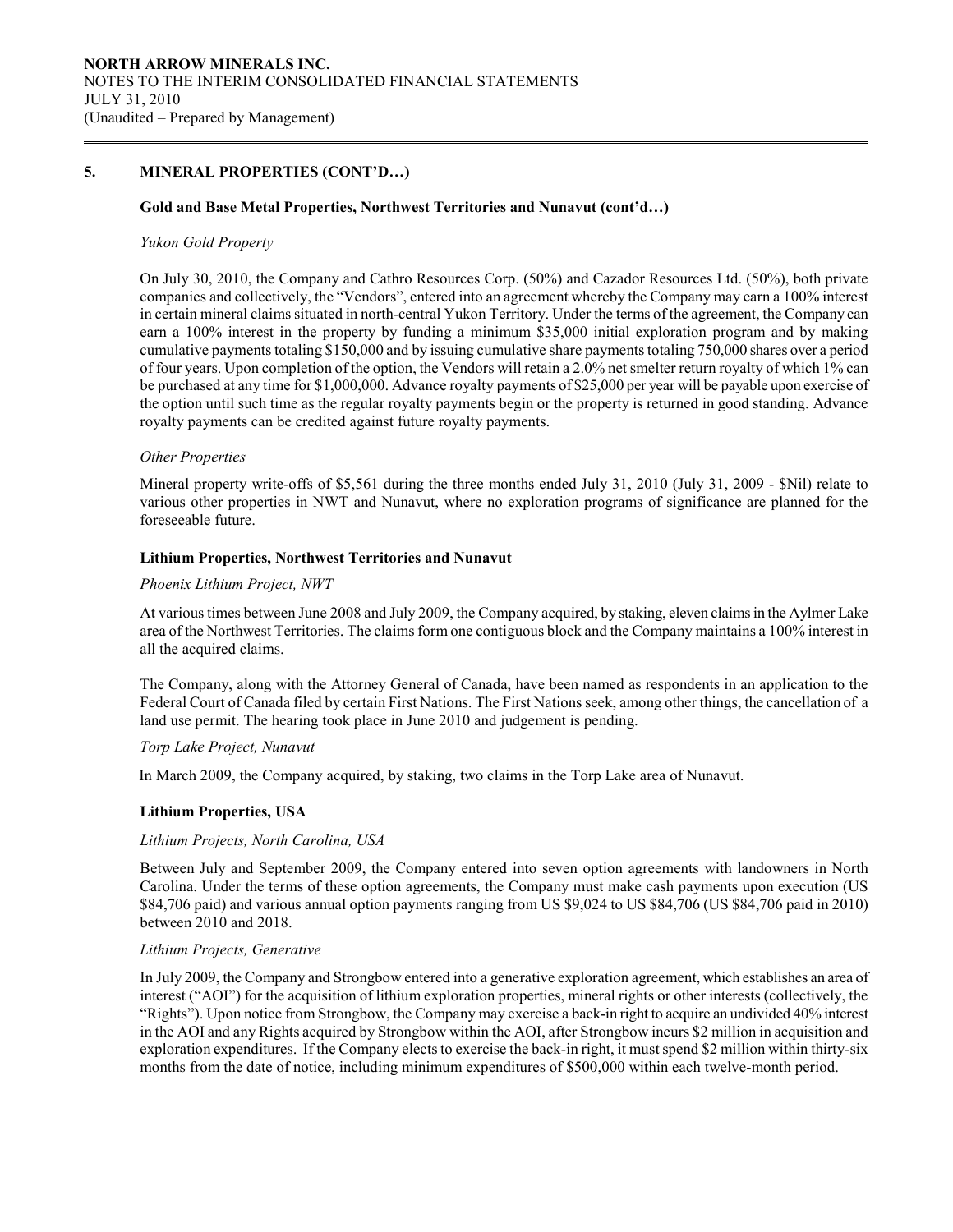# 5. MINERAL PROPERTIES (CONT'D…)

#### Diamond Properties, Northwest Territories and Nunavut

The Company has varying interests in a number of diamond properties, including the Lac de Gras and Hammer properties.

#### Lac de Gras, NWT

 $\overline{a}$ 

In February 2010, the Company entered into an agreement with a third party option holder to jointly explore its Lac de Gras diamond property. Under the terms of the agreement, the third party option holder can earn a 50% interest in the Lac de Gras diamond property by paying the full legal survey costs required to convert selected existing mineral claims to mining leases, paying the first year's rental fees for the mining leases (completed), and conducting a review of existing geophysical magnetic data (completed). The Company will be responsible for funding the first \$1,000,800 in exploration expenditures on the property, subsequent to which exploration of the Lac de Gras property will be carried out based upon a 50/50 joint venture.

#### Hammer, Nunavut

In October 2008, the Company and Stornoway Diamond Corporation ("Stornoway") revised a pre-existing agreement on the Bear property, Nunavut, to include an area of interest, known as the "Hammer AOI", into the agreement. As a result of this revision, the Company holds a 25% interest in the property and Stornoway holds a 75% interest. The portion of the property comprising the original Bear Property is subject to an underlying 2% NSR and 2% GOR.

#### Write-offs

Mineral property write-offs of \$559,027 during the three months ended July 31, 2009 related to the Blue Lake, Daring Lake, Napaktulik and Wales Island properties.

# 6. CAPITAL STOCK AND CONTRIBUTED SURPLUS

|                                           | Number<br>of Shares      |    | Amount    |               | Contributed<br>Surplus   |
|-------------------------------------------|--------------------------|----|-----------|---------------|--------------------------|
| Authorized                                |                          |    |           |               |                          |
| Unlimited common shares without par value |                          |    |           |               |                          |
| Issued                                    |                          |    |           |               |                          |
| As at April 30, 2010                      | 44,045,545               | -S | 8,755,602 | <sup>\$</sup> | 607,963                  |
| Exercise of warrants                      | 604,500                  |    | 134,449   |               | (26, 299)                |
| Private Placement (Note 12)               | $\overline{\phantom{0}}$ |    | 116,100   |               | $\overline{\phantom{0}}$ |
| Share issue costs                         | $\overline{\phantom{0}}$ |    | (1,650)   |               | ٠                        |
| Stock-based compensation                  |                          |    |           |               | 40,770                   |
| As at July 31, 2010                       | 44,650,045               |    | 9,004,501 | \$            | 622,434                  |

#### Share issuances

In June 2010, the Company received gross proceeds of \$108,150 from the exercise of 604,500 warrants at prices between \$0.15 and \$0.20 per warrant.

#### Stock options and warrants

 The Company's stock option plan (the "Plan") was approved by shareholders at the September 2010 annual meeting. The Plan gives the directors the authority to grant options to directors, officers, employees and consultants. The maximum number of shares to be issued under the Plan is 10% of the issued and outstanding common shares at the time of the grant. The exercise price of each option granted shall not be less than the market price at the date of grant less a discount up to 25% in accordance with the policies of the TSX Venture Exchange ("TSXV"). Options granted can have a term up to 5 years with vesting provisions determined by the directors in accordance with TSXV policies for Tier 2 Issuers, with a typical vesting period of 25% upon grant and 25% every six months thereafter.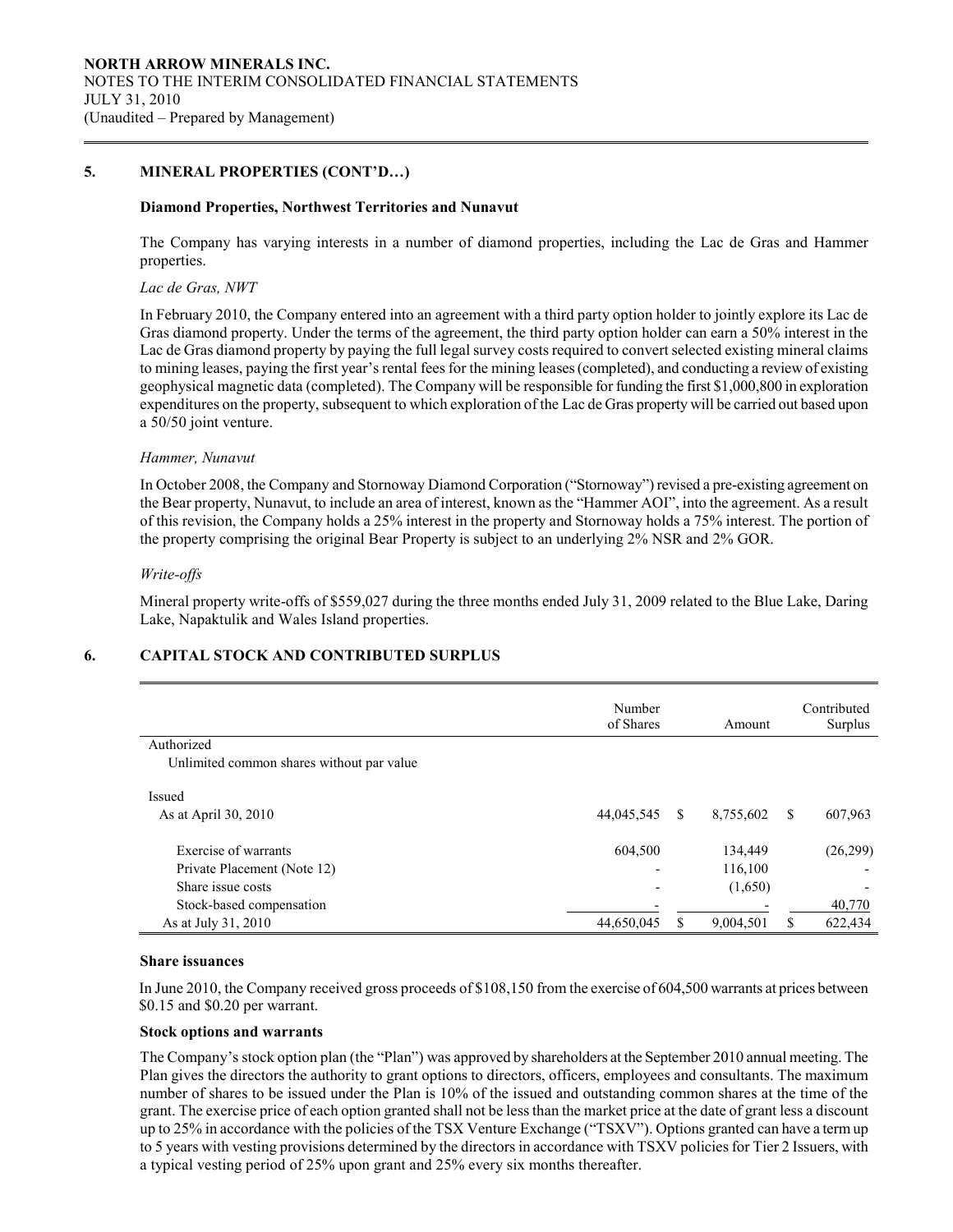# 6. CAPITAL STOCK AND CONTRIBUTED SURPLUS (CONT'D…)

# Stock options and warrants (cont'd…)

 $\overline{a}$ 

As at July 31, 2010, the following stock options and warrants were outstanding:

|                |               |               |          | Number of     |                       |  |
|----------------|---------------|---------------|----------|---------------|-----------------------|--|
|                |               |               |          |               |                       |  |
|                | Number of     |               | Exercise | <b>Shares</b> |                       |  |
|                | <b>Shares</b> |               | Price    | Vested        | <b>Expiry Date</b>    |  |
| <b>Options</b> | 2,000         | \$            | 0.25     | 2,000         | September 23, $2010*$ |  |
|                | 78,000        |               | 0.25     | 78,000        | March 16, 2011        |  |
|                | 54,000        |               | 0.25     | 54,000        | September 15, 2011    |  |
|                | 148,000       |               | 0.25     | 148,000       | March 29, 2012        |  |
|                | 1,125,000     |               | 0.40     | 1,125,000     | August 7, 2012        |  |
|                | 1,410,000     |               | 0.20     | 1.057.500     | June 4, 2014          |  |
|                | 200,000       |               | 0.30     | 100,000       | September 2, 2014     |  |
|                | 150,000       |               | 0.19     | 37,500        | March 26, 2015        |  |
|                | 150,000       |               | 0.25     | 37,500        | March 26, 2015        |  |
|                |               |               |          |               |                       |  |
| Warrants       | 1,045,750     | <sup>\$</sup> | 0.32     | 1,045,750     | February 21, 2011     |  |
|                | 57,500        |               | 0.32     | 57,500        | February 26, 2011     |  |
|                | 4,000,000     |               | 0.10     | 4,000,000     | February 26, 2011     |  |
|                | 1,390,000     |               | 0.30     | 1,390,000     | March 26, 2011        |  |
|                | 2,740,500     |               | 0.30     | 2,740,500     | April 20, 2011        |  |

\*Subsequently expired without exercise.

A summary of the Company's stock option activity is as follows:

|                                         | Number<br>of Options |    | Weighted<br>Average<br><b>Exercise Price</b> |
|-----------------------------------------|----------------------|----|----------------------------------------------|
| Balance, April 30, 2010<br>Expired      | 3,324,500<br>(7,500) | -S | 0.28<br>0.25                                 |
| Balance, July 31, 2010                  | 3,317,000            | S  | 0.28                                         |
| Number of options currently exercisable | 2,639,500            | S  | 0.30                                         |

A summary of the Company's warrant activity is as follows:

|                         | Number      | Weighted              |
|-------------------------|-------------|-----------------------|
|                         | of          | Average               |
|                         | Warrants    | <b>Exercise Price</b> |
|                         |             |                       |
| Balance, April 30, 2010 | 14,497,750  | 0.21<br>-S            |
| Exercised               | (604, 500)  | 0.18                  |
| Expired                 | (4,659,500) | 0.20                  |
|                         |             |                       |
| Balance, July 31, 2010  | 9,233,750   | <b>S</b><br>0.22      |
|                         |             |                       |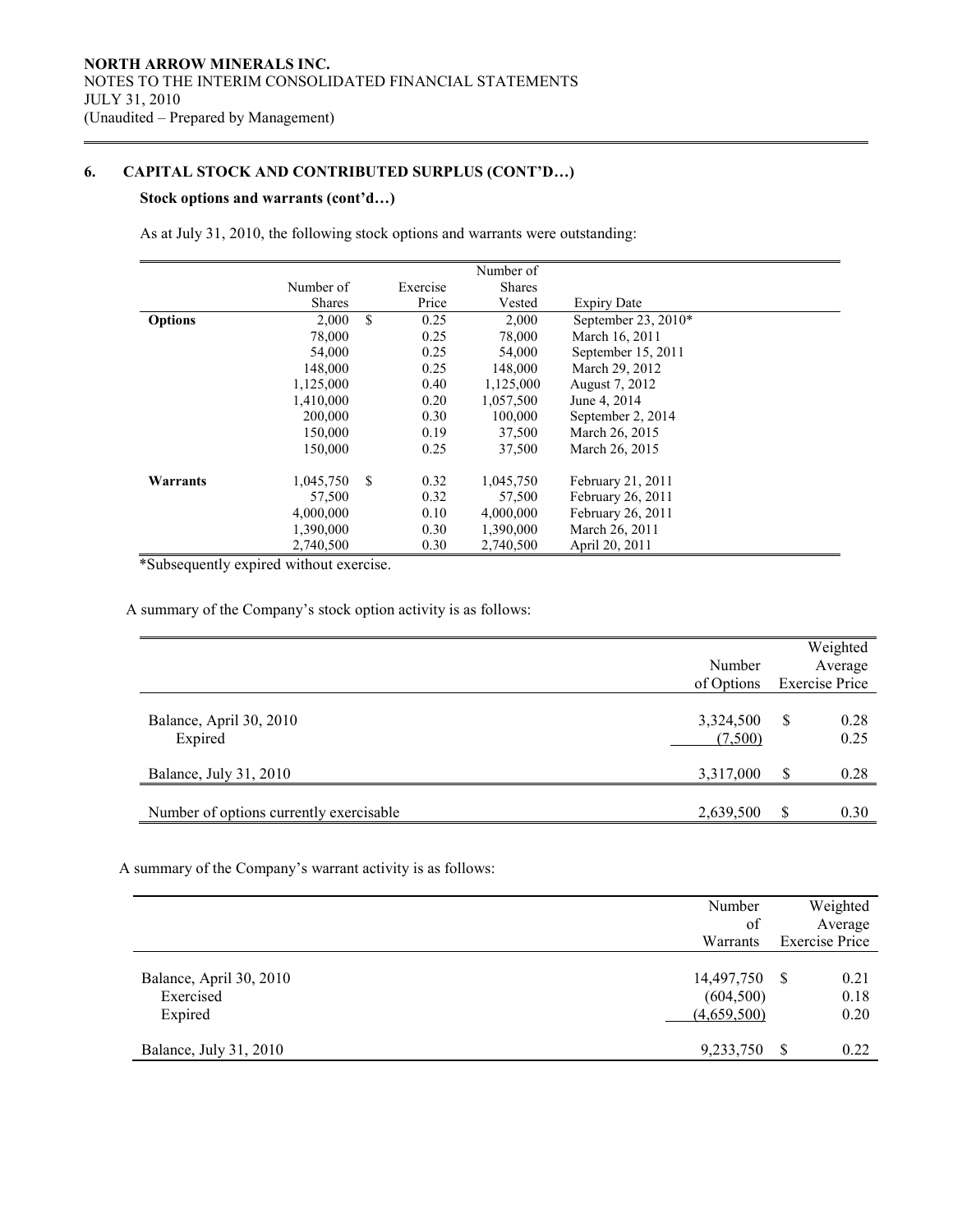# 6. CAPITAL STOCK AND CONTRIBUTED SURPLUS (CONT'D…)

#### Stock-based compensation

 $\overline{a}$ 

 During the three months ended July 31, 2010, the Company granted Nil options (July 31, 2009 – 1,410,000 options). The estimated fair value of the options granted is \$Nil (July 31, 2009 - \$176,073). Stock-based compensation of \$40,770 (July 31, 2009 - \$19,564) has been recognized during the three months ended July 31, 2010, which represent options granted in an earlier period but vested during the three months ended July 31, 2010.

The following weighted average assumptions were used for the Black Scholes valuation of stock options granted:

|                          | Year Ended<br>April 30, 2010 |
|--------------------------|------------------------------|
| Risk-free interest rate  | $1.58 - 2.57\%$              |
| Expected life of options | $1.5 \sim 5$ years           |
| Annualized volatility    | 100%                         |
| Dividend rate            | $0.00\%$                     |

# 7. RELATED PARTY TRANSACTIONS

Related party transactions not disclosed elsewhere in these consolidated financial statements are as follows:

- a) During the period ended July 31, 2010, the Company paid or accrued \$36,568 (July 31, 2009 \$36,134) for shared technical services and rent to Strongbow. As at July 31, 2010, Strongbow owned approximately 10.79% (April 30, 2010 – 10.94%) of the Company's issued and outstanding shares.
- b) During the period ended July 31, 2010, the Company paid or accrued \$8,268 (July 31, 2009 \$6,140) for administrative and accounting services to Stornoway.

Amounts due to related parties are as follows:

|                                                             | <b>July 31, 2010</b> | April 30, 2010 |
|-------------------------------------------------------------|----------------------|----------------|
| Strongbow, a company with two common directors and a common |                      |                |
| officer                                                     | 28,675               | 28.364         |
| Stornoway, a company with a common officer                  | 7.170                | 7.301          |
| <b>Directors</b>                                            | 13.622               | 40.945         |
|                                                             | 49.467               | 76.610         |

# 8. INCOME TAXES

 As at July 31, 2010, the Company has approximately \$1,192,000 in non-capital losses available for deduction against future year's taxable income. These losses will expire up to 2030.

Subject to certain restrictions, the Company has approximately \$5,276,000 of mineral property expenditures available to reduce taxable income of future years.